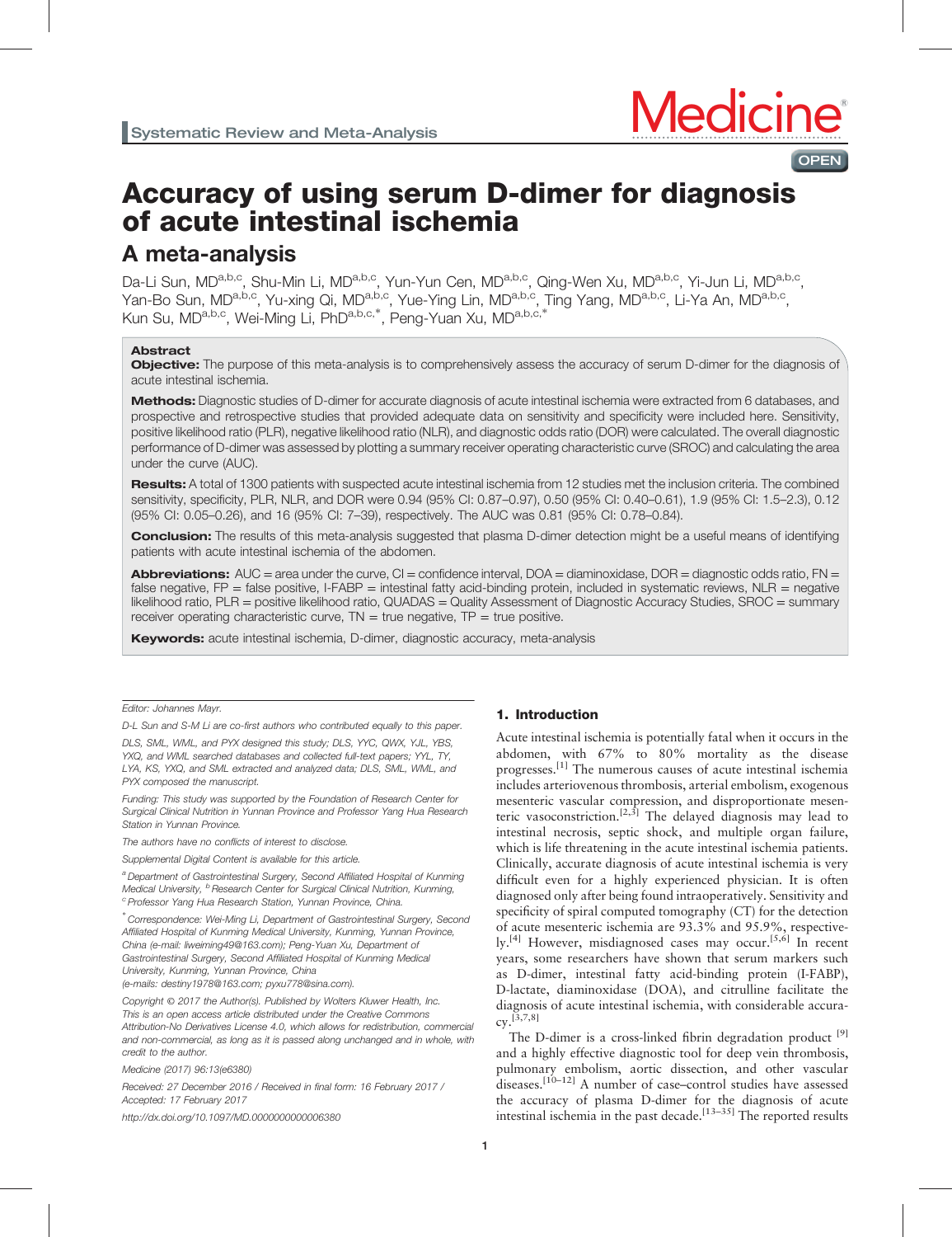have been inconsistent, with the sensitivity varying from 60% to 100% and the specificity ranging from 40% to 90%. Only 2 systematic reviews and meta-analyses have focused on the diagnosis of acute intestinal ischemia using plasma markers are available.<sup>[3,36]</sup> However, these 2 reports included only a few studies  $(3^{[3]}$  $(3^{[3]}$  $(3^{[3]}$  and  $5^{[36]}$  $5^{[36]}$  $5^{[36]}$  respectively), which limited the reliability and accuracy of the combined sensitivity and specificity results. Here, a meta-analysis was used to summarize the diagnostic studies of acute intestinal ischemia using D-dimer from 6 databases to confirm the accuracy of the diagnosis and to provide more reliable basis for clinical applications.

# 2. Methods

#### 2.1. Ethical approval

The Medical Ethics Committee of Second Affiliated Hospital of Kunming Medical University informed us that ethical approval was not required. Because the data in the study were retrospective, which were extracted from different studies.

#### 2.2. Data retrieval strategy

This study comprehensively explored the clinical studies (without language restriction) from PubMed, Medline (Ovid), Cochrane Library, the Wily Online Library, Web of Science, and China National Knowledge Infrastructure (CNKI) databases through September 28, 2016. The terms for data browsing included free words and MeSH keywords, including variations of intestine or mesentery (e.g., "intestines," "intestinal," "bowel," "gut," "mesentery, "mesaraic," and "mesenteric"), alone, or in combination with various forms of ischemia (e.g., "ischemia," "ischemic," and "reperfusion"). These terms were searched individually and in combination (e.g., using "AND" to perform combined search between "sensitivity," "specificity," "false positive," "false negative," "accuracy," "predictive value of tests," "likelihood ratio," "reference values," "roc analysis," and "D-dimer," and "D-D"). Other forms of related literature were obtained by manually retrieving reference literature and related reviews.

# 2.3. Criteria for inclusion and exclusion studies

Only original studies were considered for inclusion in this metaanalysis, with the following inclusion criteria: original studies that evaluated D-dimers for the diagnosis of intestinal ischemia; each of the studies included >10 blood samples; and each of the studies provided true positive (TP), false positive (FP), true negative (TN), and false negative (FN) data or sufficient data for creating  $2 \times 2$  tables. Exclusion criteria of this meta-analysis were as follows: studies that did not report accuracy or sensitivity of Ddimers; studies without reference standards for the definition of acute intestinal ischemia diagnosis; studies with methodological errors; and studies that did not report cut-off values. Criteria for the diagnosis of intestinal ischemia were the patients with obvious clinical symptoms such as acute abdominal pain, frequent nausea, vomiting, intestinal obstruction, and hypoactive or absent bowel sounds, which were supported by pathological, radiological, and intraoperative evidence.<sup>[\[37\]](#page-6-0)</sup>

#### 2.4. Data extraction and quality evaluation

Duplicate works were removed from the imported literature using literature management software. Two investigators preliminarily and independently screened the literature based on the index. Studies whose inclusion or exclusion were contested were verified after the discussion with a third party researcher. General information (e.g., first author's name, gender and age of the test subjects, and year and country of publication) and D-dimer-related information (e.g., detection method, cut-off value, sensitivity, and specificity) of each of the extracted study were listed in a standard form.

Two investigators independently used a methodological evaluation tool for diagnostic study, QUADAS (Quality Assessment of Diagnostic Accuracy Studies included in systematic reviews), to evaluate the quality of the included studies.<sup>[\[38\]](#page-6-0)</sup> QUADAS is a systematic review tool for diagnostic studies in evidence-based medicine. It includes 14 items and can give a maximum score of  $14^{[38]}$  $14^{[38]}$  $14^{[38]}$  (Table S1, [http://links.lww.com/MD/](http://links.lww.com/MD/B629) [B629](http://links.lww.com/MD/B629)).

# 2.5. Data analysis

The diagnostic accuracy of this meta-analysis was based on a previous study by the present team, Sun et al,  $[37]$  and studies of Leeflang et al<sup>[\[39\]](#page-6-0)</sup> and Jones et al<sup>[\[40\]](#page-6-0)</sup> Sensitivity, specificity, PLR, NLR, positive predictive value, negative predictive value, DOR, and 95% confidence interval (CI) were calculated based on the accuracy data (TP, TN, FP, and FN) extracted from each included study. Meta-Disc 1.4 software (XI Cochrane Colloquium, Barcelona, Spain) was used to calculate the Spearman correlation coefficient to evaluate the heterogeneity generated by the threshold effect. The threshold effect is the difference in sensitivity and specificity because of different cut-off values used according to different definitions of positive test results in different studies. If the analysis showed that the Spearman correlation coefficient to be strong and positive and  $P < 0.05$ , the results indicated a significant threshold effect. Then, the chi-square-based Q test and inconsistency index  $I^2$  were used to detect the nonthresholdinduced heterogeneity. If the results of O test showed that  $P \lt \theta$ 0.05 or  $I^2 > 50\%$ , the included studies were believed to have significant heterogeneity. For the included studies with significant heterogeneity, the DerSimonian Laird method was used to calculate the estimated value.<sup>[\[41\]](#page-6-0)</sup> Meta-regression was used to explore the source of heterogeneity. The Deek's funnel plot was explore the source of heterogeneity; the Deen's contribution  $s^2$  and  $s^2$ indicative of the presence of publication bias. Despite the analysis of threshold effect, other analyses were performed using STATA 13.1 software (Stata Corporation, College Station, TX).

#### 3. Results

After removal of duplicate publications, the aforementioned browsing strategy was used to identify 82 reported studies. By screening the titles and abstracts, 39 studies were excluded. Then 22 potentially relevant documents remained. For a variety of reasons, 11 reported studies out of the 22 were excluded<sup>[25-35]</sup> ([Fig. 1\)](#page-2-0). Among the 11 excluded studies,<sup>[25–35]</sup> 6 did not report the sensitivity and specificity of D-dimer<sup> $[25-30]$ </sup>; 2 were duplicate reports[31,32]; 1 had no definition of diagnostic criteria for acute intestinal ischemia[\[33\]](#page-6-0); 1 did not describe the method by which the D-dimer was detected<sup>[34]</sup>; and 1 did not report the cut-off values of D-dimer<sup>[\[35\]](#page-6-0)</sup> Only 12 studies were eventually included in this meta-analysis, $[13-24]$  with the years of publication ranging from 2004 to 2016 and including 1300 patients with suspected acute intestinal ischemia. Only 1 of them was a retrospective study,  $[22]$ and the others were prospective studies.<sup>[13–21,23,24]</sup> Five of the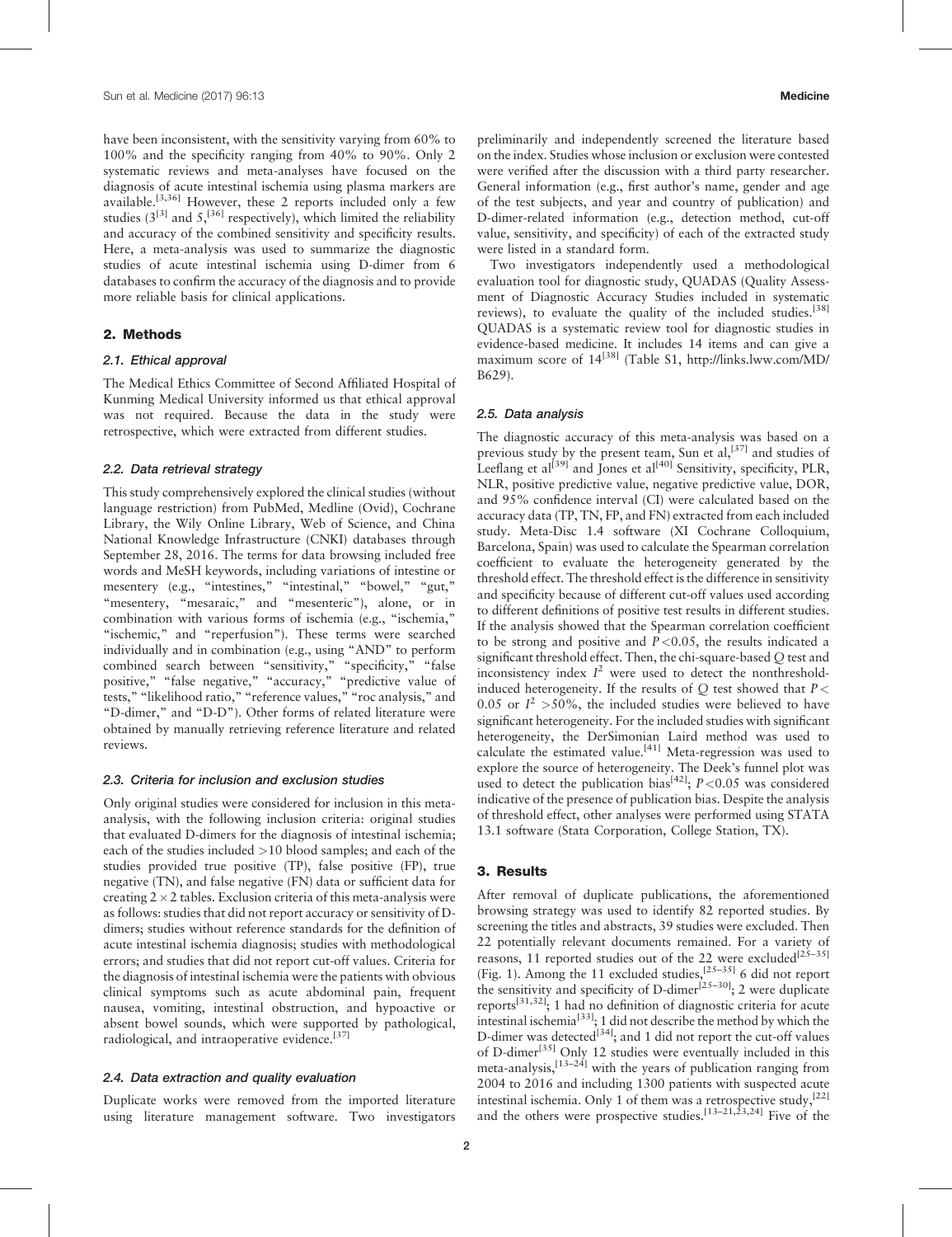<span id="page-2-0"></span>

included studies were conducted in Asia,[14,16,21–23] and the remaining 7 included studies were conducted in European countries.[13,15,17–20,24] The types of acute intestinal ischemia in the 12 included studies were reported differently. There were 8 studies of acute mesenteric ischemia, $[13-15,20-24]$  1 study of acute strangulated intestinal obstruction,<sup>[\[17\]](#page-5-0)</sup> 1 study of acute intestinal necrosis,<sup>[\[16\]](#page-5-0)</sup> and 2 studies of mixed type of acute intestinal ischemia.[18,19] Diagnostic criteria for acute intestinal ischemia included pathological examinations, intraoperative findings, radiological examination, laboratory test results, and clinical evaluation ([Table 1](#page-3-0)). Most of the studies included here used an immunofiltration assay to detect D-dimer $^{[13-15,17-19,21]}$ : 3 studies used immunoturbidimetry<sup>[16,22,23]</sup> and 2 studies used Latexbased immune measuring method.<sup>[20,24]</sup> Supplementary Table S1,<http://links.lww.com/MD/B629>, summarizes the results of quality evaluation.

# 3.1. Accuracy of plasma D-dimer for the diagnosis of acute intestinal ischemia

Different cut-off values used different studies resulted in the differences of sensitivity and specificity, namely threshold effect. The Spearman correlation coefficient and P values were used in this study to evaluate the threshold effect. The Spearman correlation coefficient of 0.088 and the P value of 0.787 suggested that there was not enough evidence to support the heterogeneity from the threshold effect. The combined sensitivity and specificity of D-dimer diagnosis of acute intestinal ischemia were 0.94 (95% CI: 0.87–0.97) and 0.50 (95% CI: 0.40–0.61), respectively ([Fig. 2\)](#page-4-0). The combined positive likelihood ratio (PLP) and negative likelihood ratio (NLR) of plasma D-dimer were 1.9 (95% CI: 1.5–2.3) and 0.12 (95% CI: 0.05–0.26), respectively. The combined diagnostic odds ratio (DOR) of plasma D-dimer was 16 (95% CI: 7–39; Table S2, [http://links.lww.com/MD/](http://links.lww.com/MD/B629) [B629](http://links.lww.com/MD/B629)). The area under the curve (AUC) of the summary receiver operating characteristic curve (SROC) was 0.81 (95% CI: 0.78–0.84; [Fig. 3](#page-4-0)), suggesting a high diagnostic accuracy of D-dimer for acute intestinal ischemia.

#### 3.2. Meta-regression analysis

According to the forest plots ([Fig. 2,](#page-4-0) S1, [http://links.lww.com/](http://links.lww.com/MD/B629) [MD/B629,](http://links.lww.com/MD/B629) and S2, [http://links.lww.com/MD/B629\)](http://links.lww.com/MD/B629), the accuracy for heterogeneity (sensitivity, specificity, PLR, NLR, and DOR) was significant. Meta-regression was performed to investigate the source of heterogeneity, which included continuous variables (QUADAS score and sample size) and dichotomous variables (the continent, such as Asia and Europe; and D-dimer detection assay, such as immunofiltration assay and nonimmunofiltration assay). However, there has not been sufficient evidence to support any association between these variables and the source of heterogeneity [\(Table 2](#page-5-0) and Fig. S3, [http://links.lww.](http://links.lww.com/MD/B629) [com/MD/B629](http://links.lww.com/MD/B629)).

# 3.3. Analyses of sensitivity and publication bias

Sensitivity analysis of the prospective study (a retrospective study was excluded<sup>[22]</sup>) and only studies of acute mesenteric ischemia (4 studies of mixed types of acute intestinal ischemia and nonmesenteric ischemia were excluded<sup>[16–19]</sup>) showed similar findings between the combined results and the total analysis (Table S2, [http://links.lww.com/MD/B629\)](http://links.lww.com/MD/B629). Deek's funnel plot was used to assess the publication bias, and the results showed no significant publication bias in this study  $(P=0.247 > 0.05]$ ; Fig. S4, [http://links.lww.com/MD/B629\)](http://links.lww.com/MD/B629). The clinical utility of D-dimer is shown in Fig. S5, [http://links.lww.com/MD/B629.](http://links.lww.com/MD/B629)

# 4. Discussion

Although the presence of acute intestinal ischemia can be verified intraoperatively, in pathology, and with angiography, rapid and accurate diagnosis of emergency cases of acute intestinal ischemia of the abdomen is often very difficult. Detection of plasma Ddimer concentration is a more feasible alternative method with minimal invasiveness. Increasing numbers of researchers have studied the diagnostic feasibility of D-dimer in acute intestinal ischemia. $\frac{[13-35]}{[13-35]}$  However, reports of the diagnostic accuracy and specificity of D-dimer for acute intestinal ischemia remains inconsistent; and some studies have not adequately reported the results.[25–35] Summarizing and integrating the existing evidence might help clinicians to apply this method for clinical diagnosis and treatment.

This meta-analysis is the first to determine the diagnostic accuracy of D-dimer for acute intestinal ischemia. The combined sensitivity and specificity of plasma D-dimer assay were 0.94 (95% CI: 0.87–0.97) and 0.50 (95% CI: 0.40–0.61), respectively.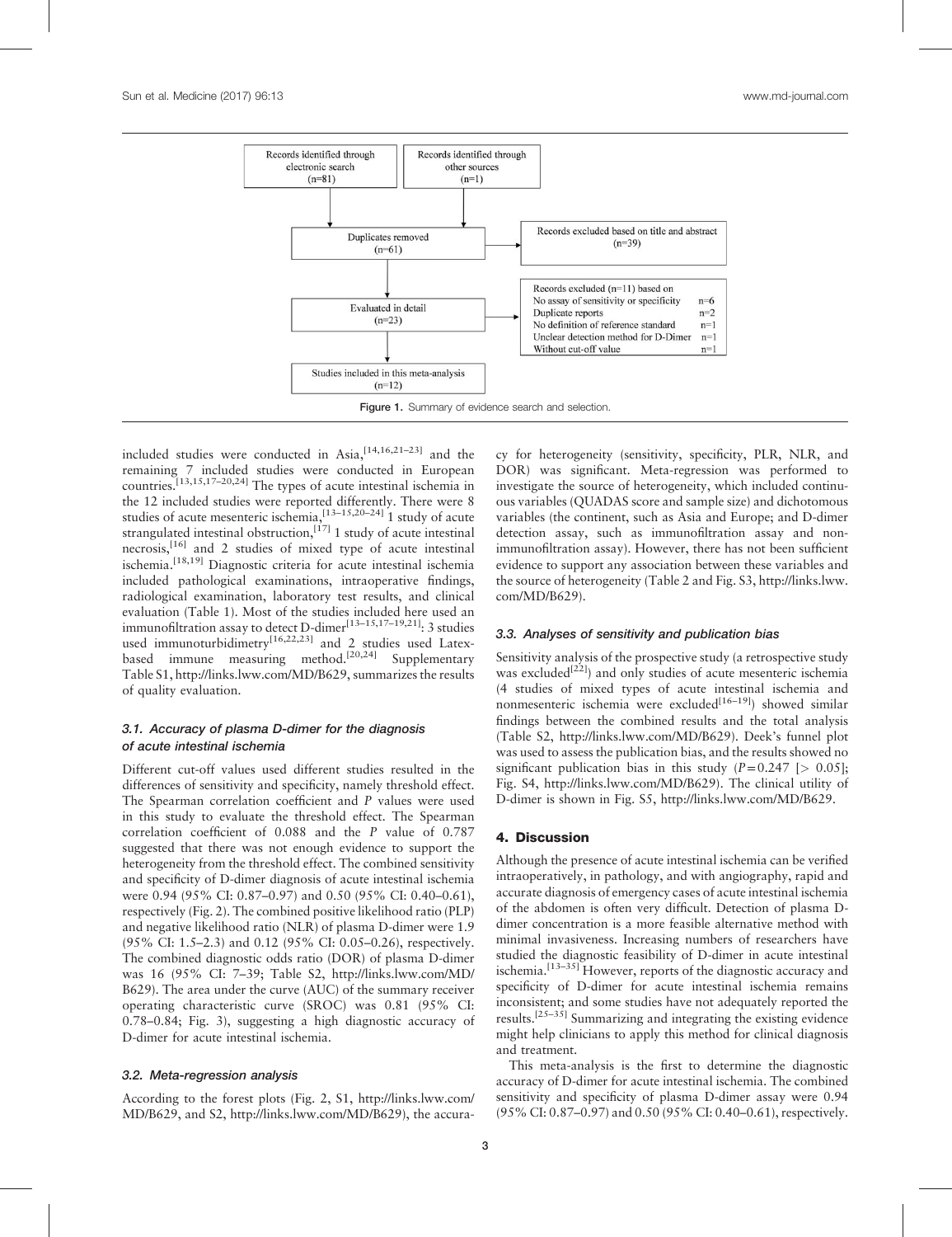<span id="page-3-0"></span>

| Characteristics of the included studies.<br>Table 1 |      |           |              |                                                                                                                                                                                |                                                                                                  |                                        |                    |                           |               |               |                 |                |                |
|-----------------------------------------------------|------|-----------|--------------|--------------------------------------------------------------------------------------------------------------------------------------------------------------------------------|--------------------------------------------------------------------------------------------------|----------------------------------------|--------------------|---------------------------|---------------|---------------|-----------------|----------------|----------------|
|                                                     |      |           | <b>Types</b> | Patient                                                                                                                                                                        | Reference                                                                                        | D-dimer methods                        |                    |                           |               |               |                 | Sample         | QUADAS         |
| Author                                              | Year | Country   | of studies   | spectrum                                                                                                                                                                       | standard                                                                                         | of detection                           | Cut-off value      | 은                         | 丘             | 孟             | 른               | size           | score          |
| Acosta et al <sup>[13]</sup>                        | 2004 | Sweden    | Prospective  | thromboembolic occlusion<br>mesenteric artery<br>of the superior<br>Suspected acute                                                                                            | findings, and laboratory<br>Operative findings, clinical<br>evaluation, radiological<br>findings | Quantitative immunofiltration<br>assay | $0.3$ mg/L         | $\circ$                   | 59            | $\circ$       | SS <sub>1</sub> | $\overline{C}$ | $\supseteq$    |
| Bogusevicius et al <sup>[17]</sup>                  | 2007 | Lithuania | Prospective  | Suspected small bowel                                                                                                                                                          | pathological examinations<br>Operative findings and                                              | Quantitative immunofiltration<br>assay | $0.5 \text{ mg/L}$ | 0                         | $\approx$     | 6             | 26              | S3             | $\frac{1}{2}$  |
| Ding et al <sup>[21]</sup>                          | 2007 | China     | Prospective  | strangulated obstruction<br>Suspected acute mesenteric<br>ischemia                                                                                                             | Operative findings, clinical<br>findings, and laboratory<br>evaluation, radiological<br>findings | Quantitative immunofiltration<br>assay | $0.3$ mg/mL        | 0                         | 79            | $\circ$       | 36              | 124            | $\supseteq$    |
| Akyildiz et al <sup>[18]</sup>                      | 2008 | Turkey    | Prospective  | necrosis, and perforated<br>Suspected acute intestina<br>vascular occlusion with<br>necrosis, peptic ulcer<br>ischemia (mesenteric<br>perforation, intestinal<br>appendicitis) | pathological examinations<br>Operative findings and                                              | Quantitative immunofiltration<br>assay | 4.7 µg FEU/ml      | 51                        | $\frac{1}{2}$ |               | 25              | SS             | $\approx$      |
| Cao et $a^{[22]}$                                   | 2008 | China     | Respective   | Suspected acute mesenteric<br>ischemia                                                                                                                                         | Radiological findings                                                                            | Immunoturbidimetry                     | 1/0m 005           | 48                        | $\sim$        | S             | S               | 56             | $\supseteq$    |
| Chiu et al <sup>[14]</sup>                          | 2009 | China     | Prospective  | Suspected acute mesenteric<br>ischemia                                                                                                                                         | Radiological, surgical, and<br>pathological results                                              | Quantitative immunofiltration<br>assay | 1.0 µg FEU/mL      | 22                        | 36            |               | $\infty$        | 67             | $\frac{2}{3}$  |
| Akyildiz et al <sup>[15]</sup>                      | 2009 | Turkey    | Prospective  | Suspected acute mesenteric<br>ischemia                                                                                                                                         | pathological results, and<br>Radiological, surgical,<br>clinical evaluation<br>laboratory and    | Quantitative immunofiltration<br>assay | 3.17 µg FEU/mL     | 27                        | 4             |               | ST.             | 47             | $\supseteq$    |
| Block et al <sup>[19]</sup>                         | 2008 | Sweden    | Prospective  | Suspected acute intestina<br>ischemia                                                                                                                                          | pathological results, and<br>Radiological, surgical,<br>clinical evaluation<br>laboratory and    | Quantitative immunofiltration<br>assay | $0.3$ mg/L         | $\frac{1}{1}$             | 34            | $\circ$       | 27              | 71             | $\supseteq$    |
| Yang et al <sup>[16]</sup>                          | 2015 | China     | Prospective  | Suspected bowel necrosis                                                                                                                                                       | radiological findings<br>examinations, and<br>Symptoms, physical                                 | Immunoturbidimetry                     | 1.965 mg/L         | 83                        | 95            | $\frac{6}{1}$ | 80              | 274            | $\overline{+}$ |
| Hot et al <sup>[20]</sup>                           | 2016 | Turkey    | Prospective  | Suspected acute mesenteric<br>ischemia                                                                                                                                         | Pathological examinations                                                                        | measuring method<br>Latex-based immune | 2000 ng/mL         | $\overline{1}$            | 80            | $\circ$       | 42              | 89             | Ξ              |
| Zhang et al <sup>[23]</sup>                         | 2016 | China     | Prospective  | Suspected acute mesenteric<br>ischemia                                                                                                                                         | Radiological findings                                                                            | immunoturbidimetry                     | 100 µg/L           | $\overline{7}$            | $\infty$      | 0             | $\approx$       | 95             | Ξ              |
| Gün et al <sup>[24]</sup>                           | 2014 | Turkey    | Prospective  | Suspected acute mesenteric<br>ischemia                                                                                                                                         | Radiological findings                                                                            | measuring method<br>Latex-based immune | 470 ng/mL          | $\overline{\overline{a}}$ | 113           | $\sim$        | 104             | 230            | $\supseteq$    |
|                                                     |      |           |              | FN=false negative, FP=false positive, NA=no reports, QUADAS=Quality Assessment of Diagnostic Accuracy Studies, TN=true negative, TP=true positive.                             |                                                                                                  |                                        |                    |                           |               |               |                 |                |                |

4

Table<sub>1</sub>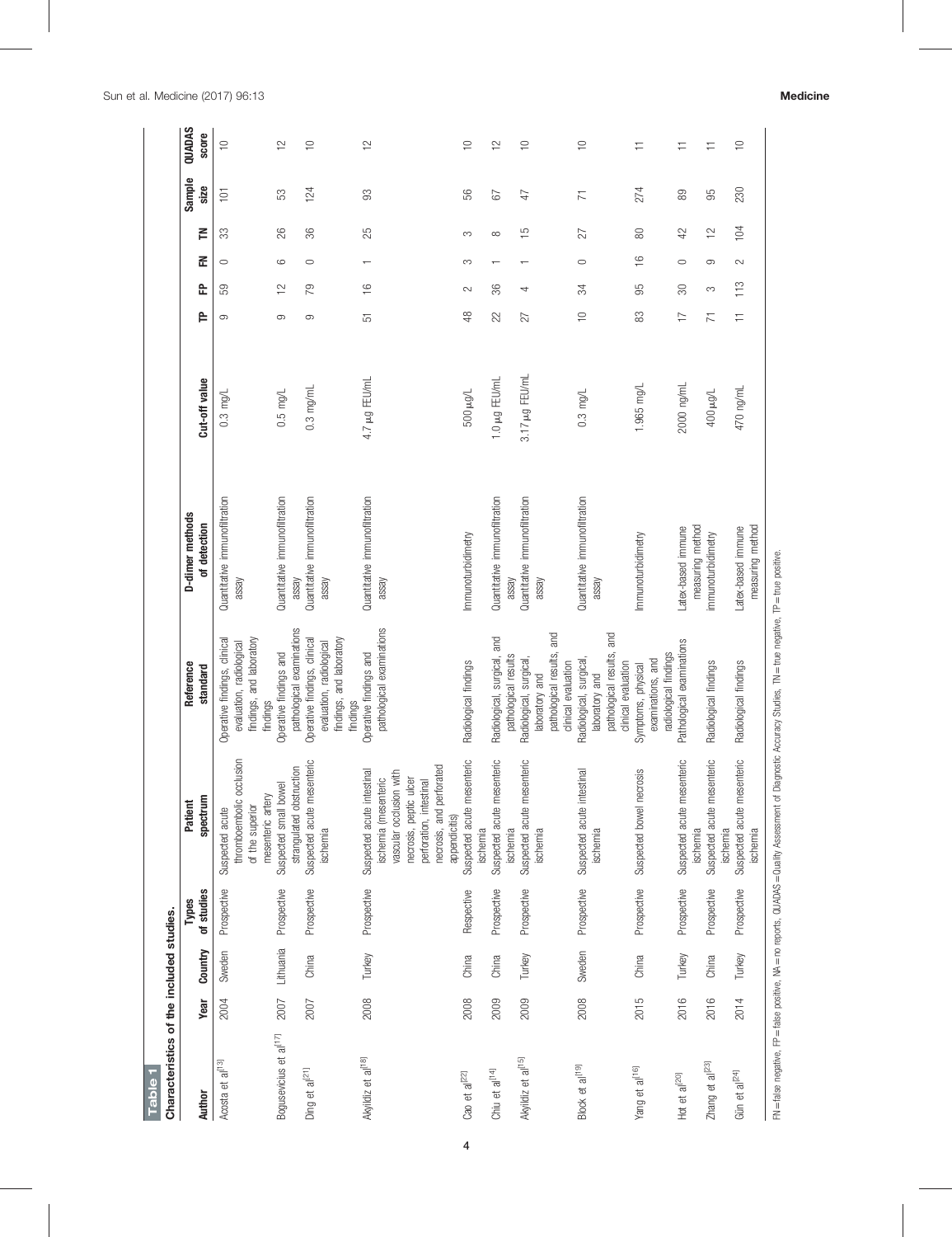<span id="page-4-0"></span>

Figure 2. Forest plot of sensitivity and specificity of serum D-dimer.

In addition, the AUC of 0.81 and DOR of 16 suggested that Ddimer had high diagnostic accuracy for acute intestinal ischemia.

Heterogeneity is an unavoidable challenge to the result interpretation in meta-analysis. The  $I^2$  results of the combined



Figure 3. Summary operative receiver characteristic curve indicated high diagnostic accuracy.

sensitivity, specificity, PLR, NLR, and DOR suggested that this study had significant heterogeneity. In the diagnostic studies, the threshold effect produced different cut-off values. Here, the threshold effect is first considered as the primary source of heterogeneity. The differences in detection methods, the effectiveness of different reagent kits, and the differences in testing equipment and operating procedures affect the detection results of D-dimer. For these reasons, we used Spearman correlation analysis to detect the threshold effect. The Spearman correlation coefficient of 0.088 ( $P = 0.787$ ) did not support the heterogeneity resulting from the threshold effect. Meta-regression was performed, and some possible causes of heterogeneity, including race, QUADAS score, sample size, and D-dimer detection methods, were included. Unfortunately, the results of meta-regression did not indicate that these variables were the source of heterogeneity. Importantly, patient's age was found to affect the D-dimer concentration. Some recent studies on pulmonary embolism and deep venous thrombosis<sup>[43,44]</sup> used patient's age to adjust the cut-off value of D-dimer and showed that it could increase the sensitivity and specificity of D-dimer. Some of the studies included did not report the age range in detail. Some studies did not even reported the age,  $[15,16,24]$  and thus, the subgroup analysis could not be performed. Age-adjusted D-dimer cut-off values can be used in future studies to evaluate the diagnostic accuracy of D-dimer for acute intestinal ischemia.

Because acute intestinal ischemia includes both vascular and nonvascular causes, most previous studies of D-dimer have focused on the vascular diseases.<sup>[10-12]</sup> Sensitivity analysis included only vascular acute intestinal ischemia, and the results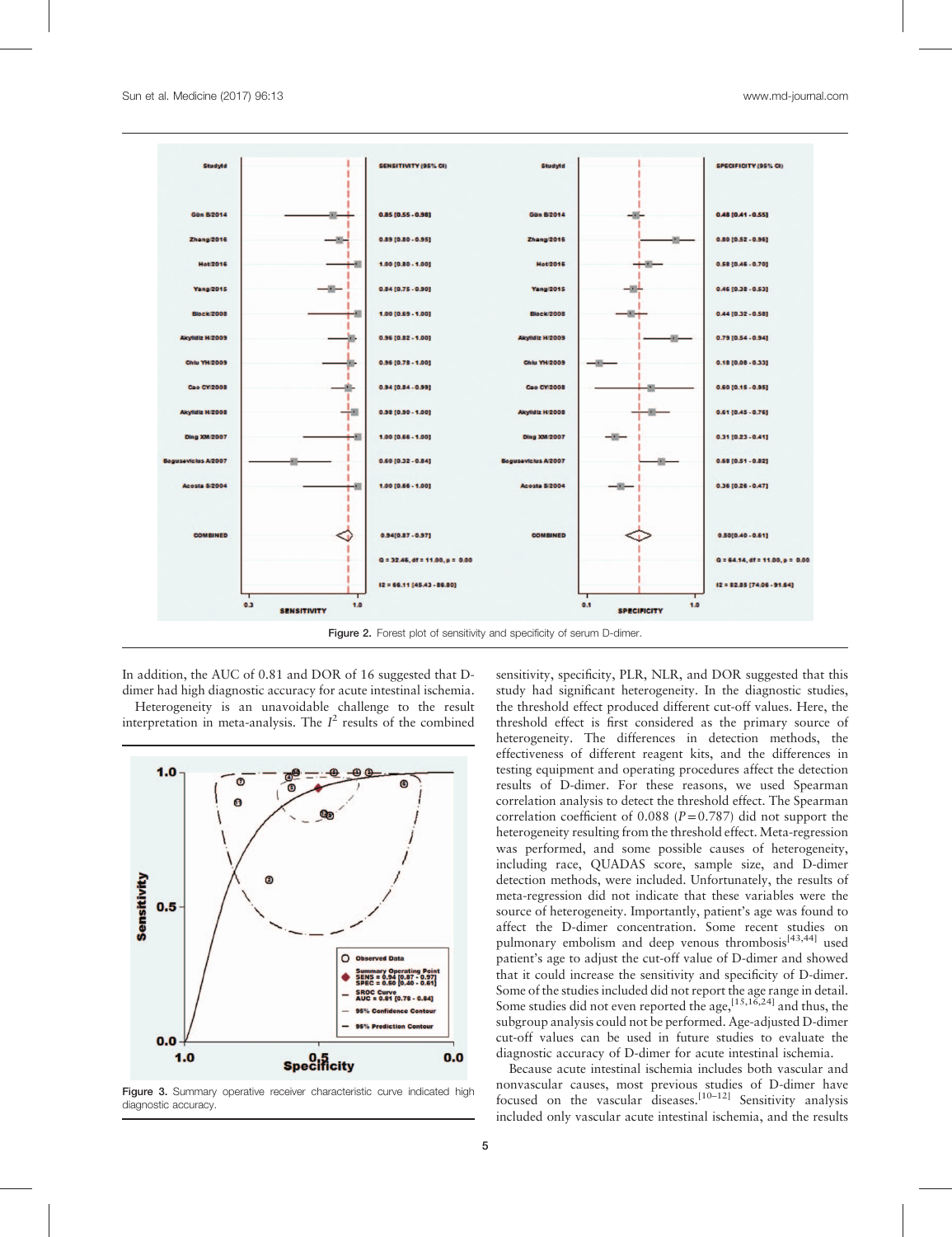# <span id="page-5-0"></span>Table 2

Meta-regression results.

| <u>MELA-TEYRESSIVII TESUILS.</u> |                             |                                           |                                          |              |    |         |
|----------------------------------|-----------------------------|-------------------------------------------|------------------------------------------|--------------|----|---------|
|                                  | <b>Number</b><br>of studies | <b>Sensitivity</b><br>$(95\% \text{ CI})$ | <b>Specificity</b><br>$(95% \text{ CI})$ | LRT $\chi^2$ |    | P value |
| <b>QUADAS</b> scores             | 12                          | $0.91(0.77 - 0.97)$                       | $0.52(0.36 - 0.68)$                      | 1.13         | 0  | 0.57    |
| Sample size                      | 12                          | $0.94(0.88 - 0.98)$                       | $0.51(0.41 - 0.61)$                      | 2.89         | 31 | 0.24    |
| Ethnicity                        |                             |                                           |                                          |              |    |         |
| European                         |                             | $0.95(0.90 - 1.00)$                       | $0.55(0.43 - 0.67)$                      | 2.60         | 23 | 0.27    |
| Asian                            | 5                           | $0.93(0.86 - 1.00)$                       | $0.41(0.26 - 0.55)$                      |              |    |         |
| Detecting methods of D-dimer     |                             |                                           |                                          |              |    |         |
| Immunofiltration assay           |                             | $0.96(0.91 - 1.00)$                       | $0.46(0.33 - 0.60)$                      | 1.50         | 0  | 0.47    |
| Nonimmunofiltration assay        | b                           | $0.91(0.83 - 1.00)$                       | $0.56(0.40 - 0.72)$                      |              |    |         |

CI=confidence interval, LRT=likelihood ratio test, QUADAS=Quality Assessment of Diagnostic Accuracy Studies.

were similar to the meta-analysis of other vascular diseases<sup>[10,12]</sup>, whereas only 2 of the included studies of nonvascular acute intestinal ischemia were involved in evaluation of the diagnostic effect of the D-dimer.<sup>[16,17]</sup> That was not enough to perform subgroup analysis. Similarly, the only 2 studies of mixed vascular and nonvascular-induced acute intestinal ischemia included in this meta-analysis both included subgroup analysis.<sup>[18,19]</sup> Therefore, all data, which was not available for the determination of diagnostic accuracy of D-dimer for nonvascular acute intestinal ischemia, will require further studies for verification.

The limitations of this meta-analysis include the following: first, disunity of diagnostic reference standard for acute intestinal ischemia (e.g., pathological examinations, intraoperative findings, radiological examinations, laboratory tests, and clinical assessment). Although the pathological examinations were the most ideal diagnostic criteria, the implementation under emergency conditions was almost impossible. Therefore, the majority of studies used radiological examinations (e.g., CT angiography), laboratory tests, and even clinical assessment as the diagnostic criteria for acute intestinal ischemia, which may have caused overestimation of the diagnostic accuracy of the Ddimer; second, the studies used D-dimer detection assays and cutoff values different from each other, which affected the assessment of diagnostic accuracy; third, more than half of the studies had small sample size (<100 cases), which could have caused overestimation of the diagnostic accuracy of D-dimer for acute intestinal ischemia. Although in the present meta-regression, sample size was the only variable for the analysis, the results showed that sample size did not have much impact on the outcomes. Nevertheless, a large sample, multicenter, high-quality study may be necessary for further verification; fourth, given patients ages affecting the D-dimer detection results. However, most of the studies included here did not include age stratification analysis and did not even report the age range of the patients, so it was not possible to perform subgroup analysis in this study. Thus, it is necessary to consider age an important factor in the future studies.

Despite the limitations of this meta-analysis, the present data supported that D-dimer had the sufficient diagnostic value for the identification of acute intestinal ischemia from acute abdomen in the emergency department. However, this result will need further validation in a high-quality, large-sample, multi-center clinical study.

#### References

[1] Martin B. Prevention of gastrointestinal complications in the critically ill patient. AACN Adv Crit Care 2007;18:158–66.

- [2] Tilsed JV, Casamassima A, Kurihara H, et al. ESTES guidelines: acute mesenteric ischaemia. Eur J Trauma Emerg Surg 2016;42:253–70.
- [3] Evennett NJ, Petrov MS, Mittal A, et al. Systematic review and pooled estimates for the diagnostic accuracy of serological markers for intestinal ischemia. World J Surg 2009;33:1374–83.
- [4] Yikilmaz A, Karahan OI, Senol S, et al. Value of multislice computed tomography in the diagnosis of acute mesenteric ischemia. Eur J Radiol 2011;80:297–302.
- [5] Angelelli G, Scardapane A, Memeo M, et al. Acute bowel ischemia: CT findings. Eur J Radiol 2004;50:37–47.
- [6] Kozuch PL, Brandt LJ. Review article: diagnosis and management of mesenteric ischemia with an emphasis on pharmacotherapy. Aliment Pharmacol Ther 2005;21:201–15.
- [7] Crenn P, Messing B, Cynober L. Citrulline as a biomarker of intestinal failure due to enterocyte mass reduction. Clin Nutr 2008;27:328–39.
- [8] Cakmaz R, Büyükasık O, Kahramansoy N, et al. A combination of plasma DAO and citrulline levels as a potential marker for acute mesenteric ischemia. Libyan J Med 2013;8:1–6.
- [9] Perrier A, Desmarais S, Goehring C, et al. D-dimer testing for suspected pulmonary embolism in outpatients. Am J Respir Crit Care Med 1997; 156:492–6.
- [10] Watanabe H, Horita N, Shibata Y, et al. Diagnostic test accuracy of Ddimer for acute aortic syndrome: systematic review and meta-analysis of 22 studies with 5000 subjects. Sci Rep 2016;6:26893.
- [11] vanEs N, van der Hulle T, van Es J, et al. Wells rule and D-dimer testing to rule out pulmonary embolism: a systematic review and individualpatient data meta-analysis. Ann Intern Med 2016;165:253–61.
- [12] Geersing GS, Janssen KJ, Oudega R, et al. Excluding venous thromboembolism using point of care D-dimer tests in outpatients: a diagnostic meta-analysis. BMJ 2009;339:586–1586.
- [13] Acosta S, Nilsson TK, Björck M. D-dimer testing in patients with suspected acute thromboembolic occlusion of the superior mesenteric artery. Br J Surg 2004;91:991–4.
- [14] Chiu YH, Huang MK, How CK, et al. D-dimer in patients with suspected acute mesenteric ischemia. Am J Emerg Med 2009;27:975–9.
- [15] Akyildiz H, Akcan A, Oztürk A, et al. The correlation of the D-dimer test and biphasic computed tomography with mesenteric computed tomography angiography in the diagnosis of acute mesenteric ischemia. Am J Surg 2009;197:429–33.
- [16] Yang K, Wang W, Zhang WH, et al. The combination of D-dimer and peritoneal irritation signs as a potential indicator to exclude the diagnosis of intestinal necrosis. Medicine (Baltimore) 2015;94:e1564.
- [17] Bogusevicius A, Grinkevicius A, Maleckas A, et al. The role of D-dimer in the diagnosis of strangulated small-bowel obstruction. Medicina 2007; 43:850–4.
- [18] Akyildiz H, Akcan A, Oztürk A, et al. D-dimer as a predictor of the need for laparotomy in patients with unclear non-traumatic acute abdomen. A preliminary study. Scand J Clin Lab Invest 2008;68:612–7.
- [19] Block T, Nilsson TK, Björck M, et al. Diagnostic accuracy of plasma biomarkers for intestinal ischaemia. Scand J Clin Lab Invest 2008;68: 242–8.
- [20] Hot S, Duraker N, Sarı A, et al. The value of D-dimer in diagnosis of acute mesenteric ischemia and differential diagnosis from acute pancreatitis and acute cholecystitis. Dic Med J 2016;43:88–92.
- [21] Ding XM, Zhang XC, Zhu LH, et al. Detection and clinical significance of plasma D-dimer in patients with suspected mesenteric artery ischemia. J Surg Concepts Pract (Chinese) 2007;12:72–3.